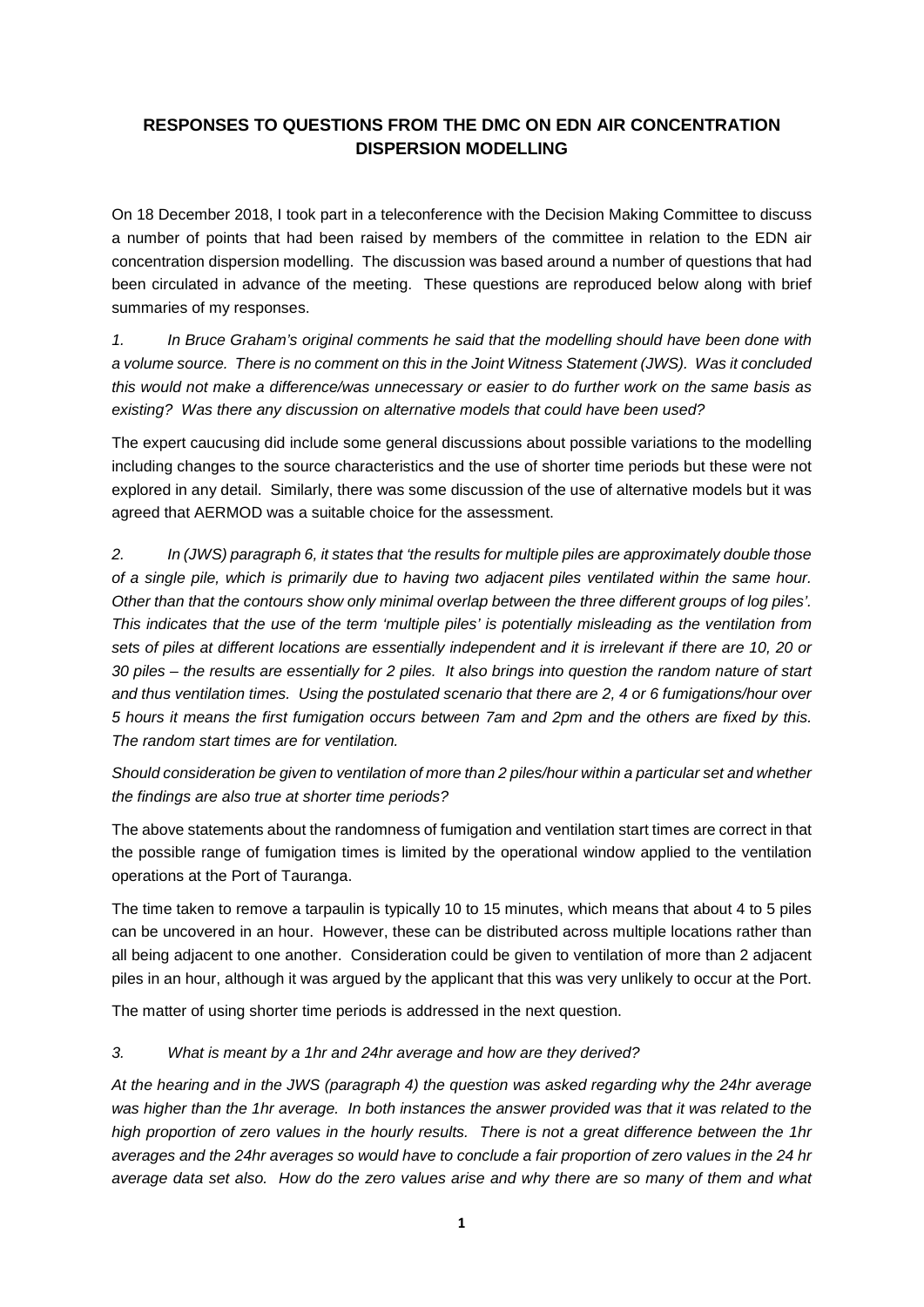*effect do they have on the percentile calculations? This is borne out by Bruce Graham's concern that the 95th percentile may be an underestimate of exposure values. There is also a concern around shorter time intervals, which are particularly relevant for port workers. Why are there no modelling results for intervals less than 1 hour?* 

The modelling is based on 1-hour meteorological data which means, in very simple terms, that there is a single set of meteorological parameters (wind speed, wind direction, atmospheric stability, etc) applied to each hour of the day. As a result, the model calculates a single concentration value at each individual receptor point for each hour of the day. Thus, the so-called hourly averages are in fact single values in the raw modelling results. They only become averages (or percentiles) if the results from multiple modelling runs are combined.

The 24-hour averages are simply calculated by averaging the 1-hour values for a 24-hour period.

Most of the zero results are produced by receptor positions away from the wind line that applies in any hour. For example, if the wind direction was exactly from the north (ie. 0 or 360 degrees) all of the receptors outside of a narrow arc centred on the southerly direction (180 degrees) would have zero results for that particular hour. The width of the arc is determined by the extent of sideways dispersion applying in that hour.

When modelling is done for a full year of hourly meteorological data there will be 8760 individual results for any receptor location. However, if the wind only blows in the direction of that receptor for, say, 1% of the year, we would only expect to see about 88 positive results for that location, and about 8672 zeroes. On the other hand if the wind blew in that direction for 10% for the time, we would expect to see about 876 positive results. (Note: The wind rose given in Figure 4 of the August 2018 EDN modelling report shows wind frequencies varying between about 1 and 6% for each 10 degree wind sector.)

Percentile values are commonly used in the reporting of modelling results. In most cases the interest is in 'worst-case' values, but it is argued that the absolute maximum result (ie. 100 percentile) represents very rare dispersion conditions that are unlikely to be experienced in real life. The 99<sup>th</sup> percentile (ie. the 9th highest value out of 8760 results) is usually taken as giving a better indication of the potential 'worst-case' effect. The use of percentiles in reporting of the EDN modelling is discussed further in the next question.

The 1-hour time period used for reporting of the modelling results is determined by the time period of the meteorological data. A new meteorological data set would have to be developed if modelling results were required for shorter time periods, but this would involve significant time and cost.

*4. Also in JWS (paragraph 4) -with 5 years of meteorological data available not able to follow why it was considered necessary to do 40 simulated runs. Why was this done and how (particularly relevant to multiple stacks and time of day for fumigation and ventilation) and how does it affect the results?* 

For the single stack scenario each modelling 'run' was effectively only concerned with a single 24-hour period chosen at random from within each year. The model may have been run for the full 5 years of meteorological data but there were no EDN releases for most of that time. For multiple stacks each 'run' would have extended over a slightly longer period to accommodate the up to 5 hours required for fumigation/ventilation of all of the log piles.

In both cases the 40 simulations were used to build up the number of results possibly available for each receptor point to allow for a statistical analysis of the data. The alternative approach would have been